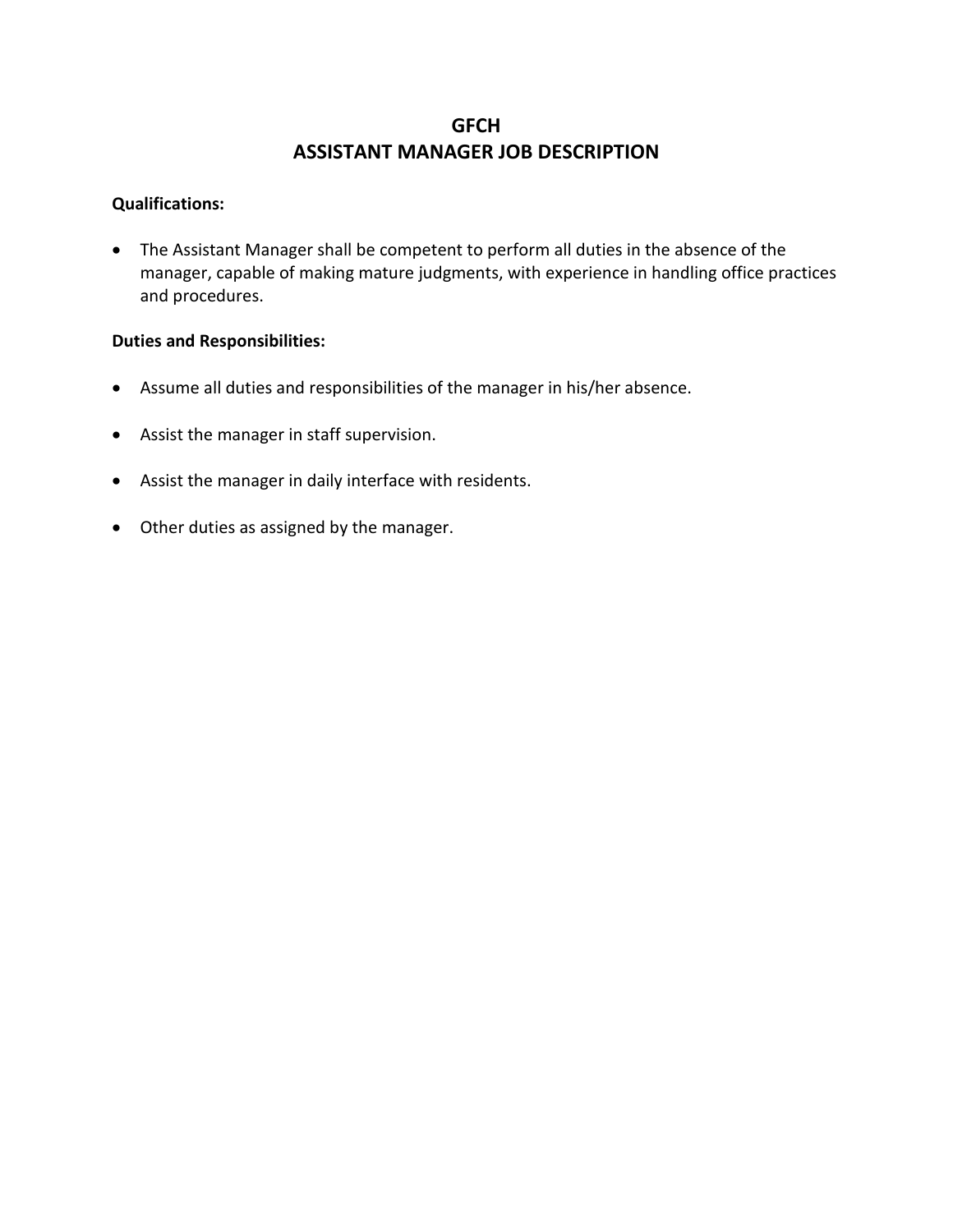## **GFCH CAREGIVER/UNIVERSAL WORKER JOB DESCRIPTION**

A blended caregiver role often found in assisted living communities, the universal worker or resident assistant typically assists residents in all aspects of their daily life as indicated in the resident service plan, including (but not limited to): personal care, food service, housekeeping, laundry, behavior management, socialization, activities, orientation and information needs. A caregiver/universal worker may also monitor residents' condition and recommend adjustments in level of care and services to the program nurse and, in some cases, may also be trained to administer medications.

### **Qualifications:**

- Sufficient formal education to enable the performance of daily tasks with the understanding of what is involved. Personality attuned to the requirements of meeting needs of the infirmed and aged.
- Previous caregiving training or experience working with seniors is recommended. Full-time facility attendants must be at least 18 years old or a high school graduate.
- Certified Nursing Assistance (CNA) certification is preferred, but not essential. Must be in good standing with the nurse aid registry.
- Must be free from communicable diseases. Recommend immunizations be current in accordance to recommendations by CDC (unless contraindicated due to allergy), or natural immunity acquired by illness with specific disease.
- Must pass criminal background and abuse registry checks and be eligible for unrestricted employment.

### **Duties and Responsibilities:**

- Ensure the safety and well-being of the residents at all times. In emergency situations, call the ambulance or fire department as needed.
- Assist residents as required and as directed by the manager in all areas of selfcare including bathing, grooming, dressing, etc. Always promote the maximum amount of independence from the residents at all times. Encourage them to do as much as possible for themselves.
- Provide light housekeeping. Keep all living areas, bathrooms, kitchen and dining areas clean at all times.
- Assist with meal planning, cook and serve meals. Follow the menu as posted. Always ensure that cold foods are served cold and hot foods are served hot.
- Clean residents' rooms and do laundry per schedule.
- Supervise resident's medication. Ensure that residents receive their proper medication at the proper time.
- Receive messages and relay these to the manager in a timely manner.
- Keep manager updated on any changes in the status of the residents' emotional, physical or psychological state.
- Refer any questions or complaints to the manager.
- Be instructed in six hours of continuing education annually.
- May also include: Other job duties as assigned by the Manager.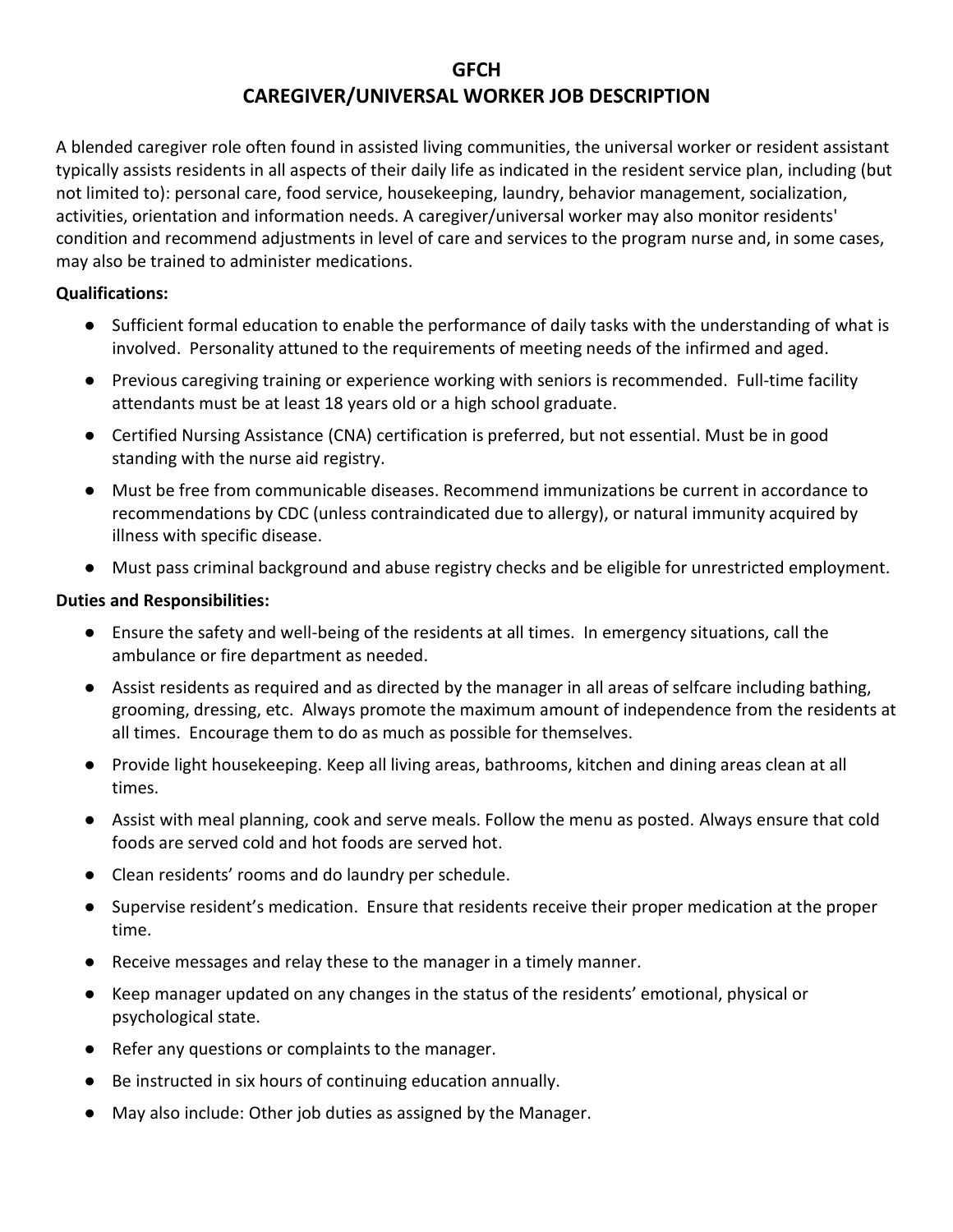### **GFCH**

## **Assisted Living Nurse Job Description**

Position: A part-time and as needed registered nurse (RN) for an assisted living facility. Every member of the senior care community has different healthcare needs. Therefore, the ideal candidate will have a broad and varied skillset, playing an important role in the overall care of each resident.

### **Qualifications:**

- Proof of RN license in good standing with the Board of Nursing.
- Prior experience with geriatric/senior care is helpful, but not essential.
- Must be free from communicable diseases. Immunizations must be current in accordance to recommendations by CDC (unless contraindicated due to allergy), or natural immunity acquired by illness with specific disease.
- Must pass criminal background and abuse registry checks and be eligible for unrestricted employment.
- Complete residents' *Initial Assessment and Service Plan* (facility form) upon admission.
- Create and implement an initial nursing plan of care for each resident.
- Make weekly/bi-weekly visits to assess the overall wellness of each resident, including, but not limited to, monitoring vital signs, nursing assessments, etc.
- Review and update each resident's care plan during each visit.
- Educate and delegate medically related tasks to staff, such as medication management and wound care.
- Review MAR to ensure medication records are accurate and up to date, according to physician orders.
	- o Familiarize with using *QuickMar,* the facility's medication administration record.
- Supervise or delegate caregivers/resident attendants who are administering medication.
- Communicate with home health providers and physicians to stay current with residents' medical needs and service expectations.